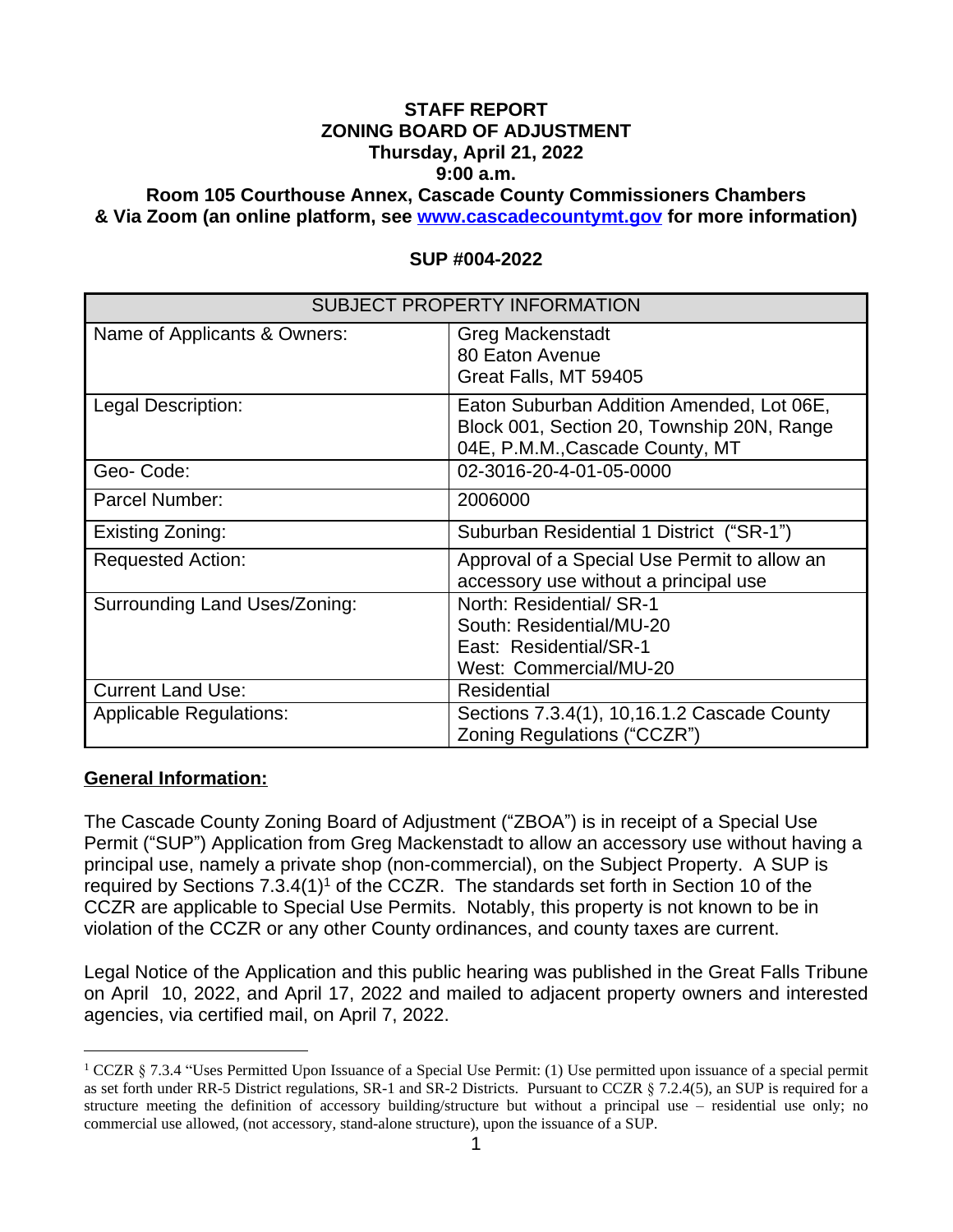## **Findings with Respect to the Analysis Criteria**

The Planning Department provides that the following analysis, findings and conclusion for each of the required criteria provided under the controlling sections of the Zoning Regulations.

- 1. Conditions may be required that the ZBOA determines if implemented, will mitigate potential conflicts in order to reach these conclusions.
- 2. The proposed development will not materially endanger the public health or safety.

Considerations:

a. Traffic conditions in the vicinity, including the effect of additional traffic on streets and street intersections, and sight lines at street intersection and, and approaches:

## *Applicant: This is going to be a private storage/shop and is at the end of [the] road, and will have no negative effects to intersections or streets.*

**Staff: Access to the subject property is off of a driveway approximately 570 feet from Eaton Avenue, a county maintained road. This is also not a residential structure, therefore, no additional trips will be generated from the accessory use.** 

b. Provision of services and utilities including sewer, water, electrical, telecommunications, garbage collections, and fire protection.

## *Applicant: All existing*

**Staff: There will be minimal effect on the utilities at, or around the proposed parcels. Condition #2 is proposed to require all necessary permits for wastewater from the City-County Health Department.**

c. Soil erosion, sedimentation, and stormwater run-off.

*Applicant: There will be no erosion caused by constructing this building.*

**Staff: A significant amount of erosion and sedimentation is not anticipated, upon construction. The structure will not be elevated on fill; minimizing the erosion from stormwater run-off from the structure.**

d. Protection of public, community, or private water supplies, including possible adverse effects on surface waters or groundwater.

*Applicant: This building will not have any adverse effects to surface water or ground water*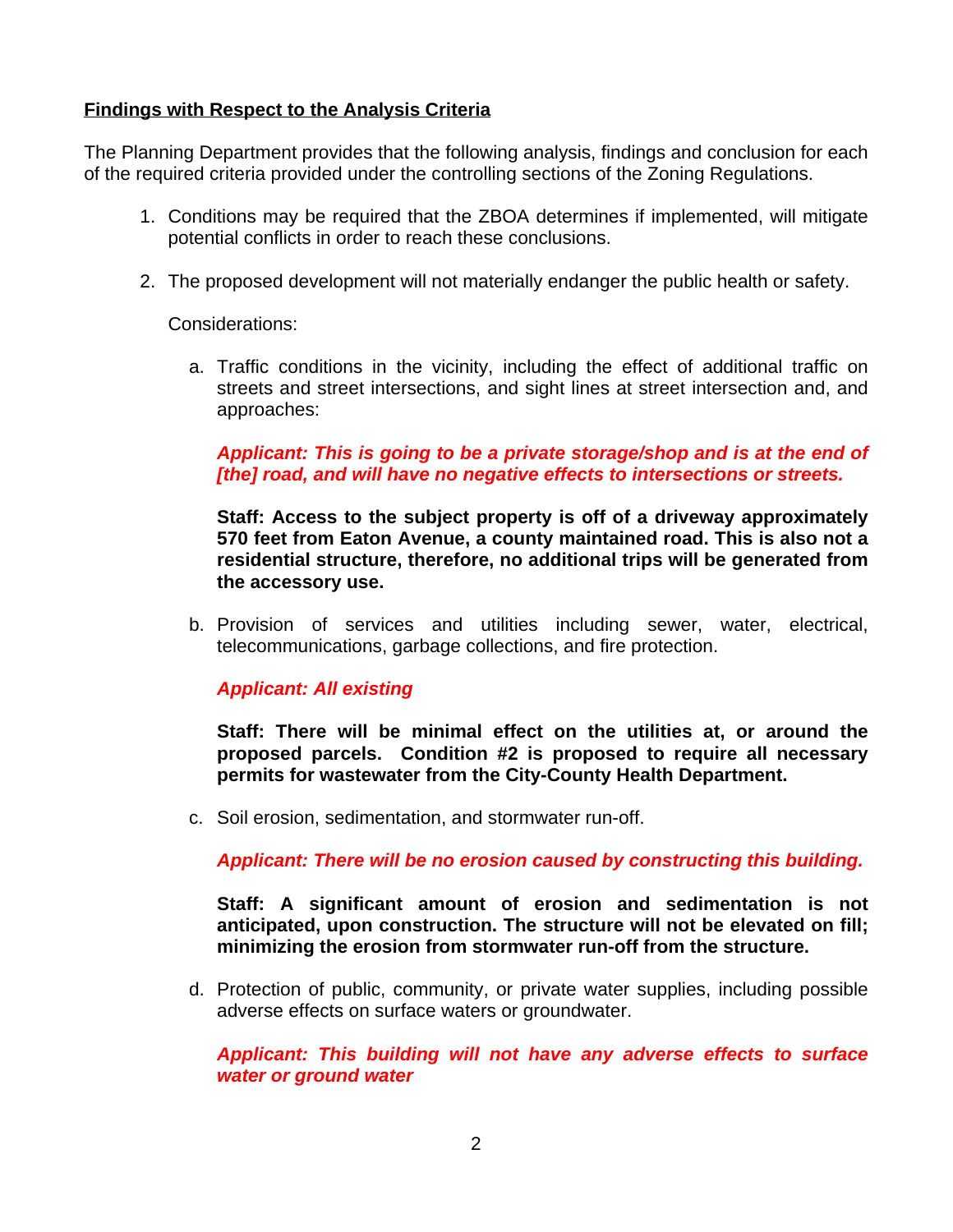**Staff: A condition of approval is recommended that will require the Applicant to obtain appropriate permits and approvals (see Condition #1).**

3. The proposed development is a public necessity, or will not substantially impact the value of adjoining property.

Considerations:

a. The relationship of the proposed use and the character of the development to surrounding uses and development, including possible conflicts between them and how these conflicts will be resolved.

*Applicant: This is a rebuild after 12-1-21 fire in Gibson Flats*

**Staff: The Planning Department does not anticipate that the accessory use will negatively impact the surrounding properties due to the surrounding residential uses in the vicinity.**

b. Whether the proposed development is so necessary to the public health, safety, and general welfare of the community or county as to justify it regardless of its impact on the value of adjoining property.

*Applicant: New building will add value to adjoining properties*

**Staff: The Planning Department does not anticipate that the accessory use will effect surrounding uses. The current surrounding uses are the same or similar to the proposed use.**

4. The proposed development will be in harmony with the area in which it is located.

Considerations:

a. The relationship of the proposed use and the character of development to surrounding uses and development, including possible conflicts between them and how these conflicts will be resolved.

## *Applicant: No conflicts*

**Staff: The subject property is surrounded by residential uses. It will be in harmony with the surrounding uses.**

*b. Consistency with the municipal and joint land use plans incorporated by the Growth Policy* 

*Applicant: Rebuild after fire 12-1-21*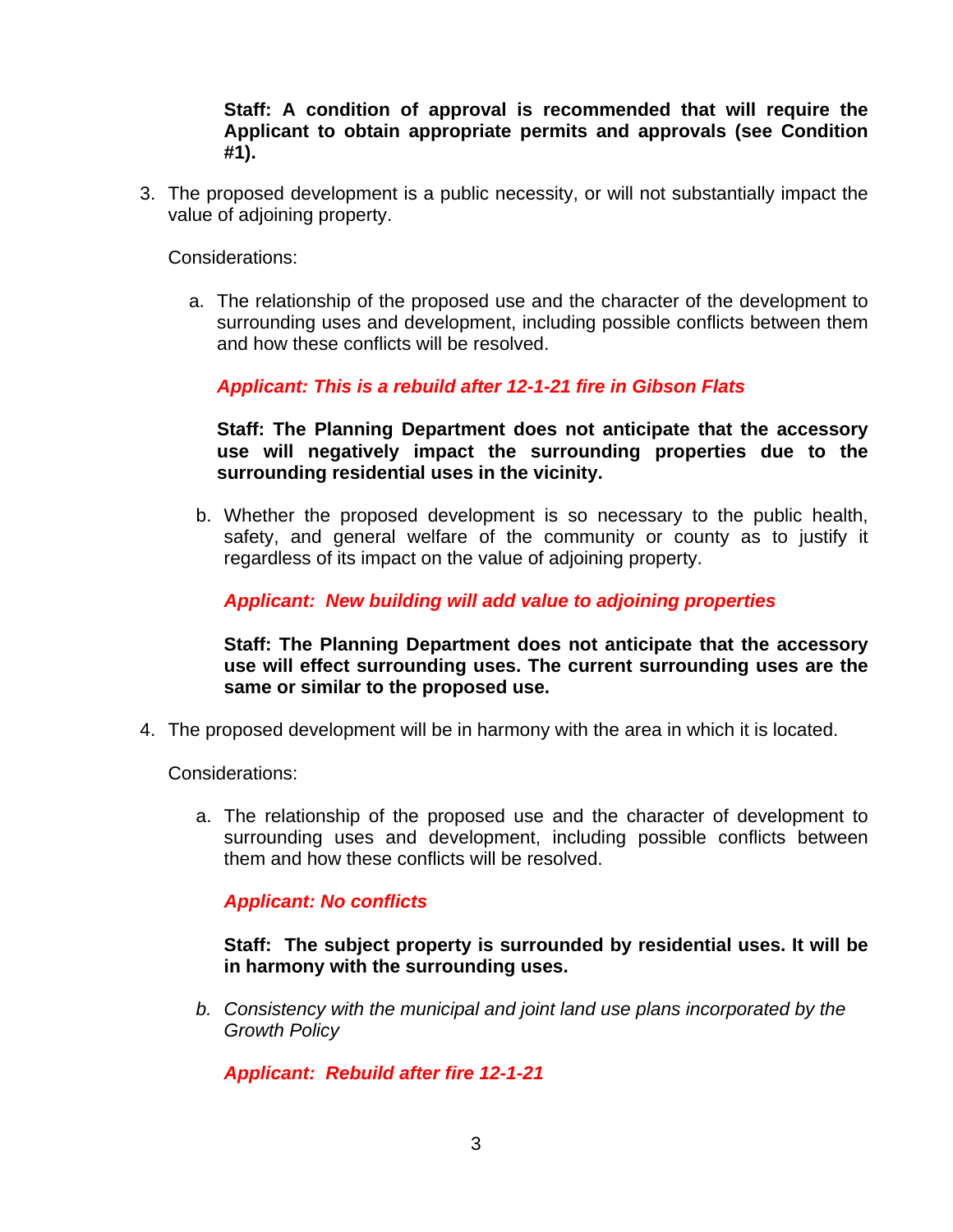## *Goal 1: Sustain and strengthen the economic well-being of Cascade County's citizens.*

*A. Stimulate the retention of existing businesses and expansion of existing businesses, new businesses, value-added businesses, wholesale and retail businesses, and industries including agriculture, mining, manufacturing/processing and forest products.*

*Applicant: This is not a business building, and there are no business nearby.*

**Staff: The proposed accessory use will likely have little to no effect on the retention of any type of businesses within Cascade County, other than storage space for items that may be purchased within the county.** 

*B. Stabilize and diversify the county's tax base by encouraging the sustainable use of its natural resources.*

*Applicant: There is no business development in the area.*

#### **Staff: The proposed accessory use will assist to increase the county's tax base.**

*C. Identify and pursue primary business development that complements existing business, which is compatible with communities, and utilizes available assets. Identify and pursue targeted business development opportunities to include, but not limited to, manufacturing/heavy industry, telecommunications, and youth/social services.*

## *Applicant: There is no business development in the area.*

**Staff: The proposed accessory use is for private and residential use; therefore, it will not negatively impact business.**

*D. Promote the development of cultural resources and tourism to broaden Cascade County's economic base.*

*Applicant: There is no development of cultural or tourism in the area.*

**Staff: The placement of the accessory use will not negatively impact tourism or cultural resources.**

*E. Foster and stimulate well-planned entrepreneurship among the county's citizenry.*

*Applicant: This is not a business.*

**Staff: The placement of the accessory use will not negatively impact wellplanned entrepreneurship among the county's citizenry. The storage of items**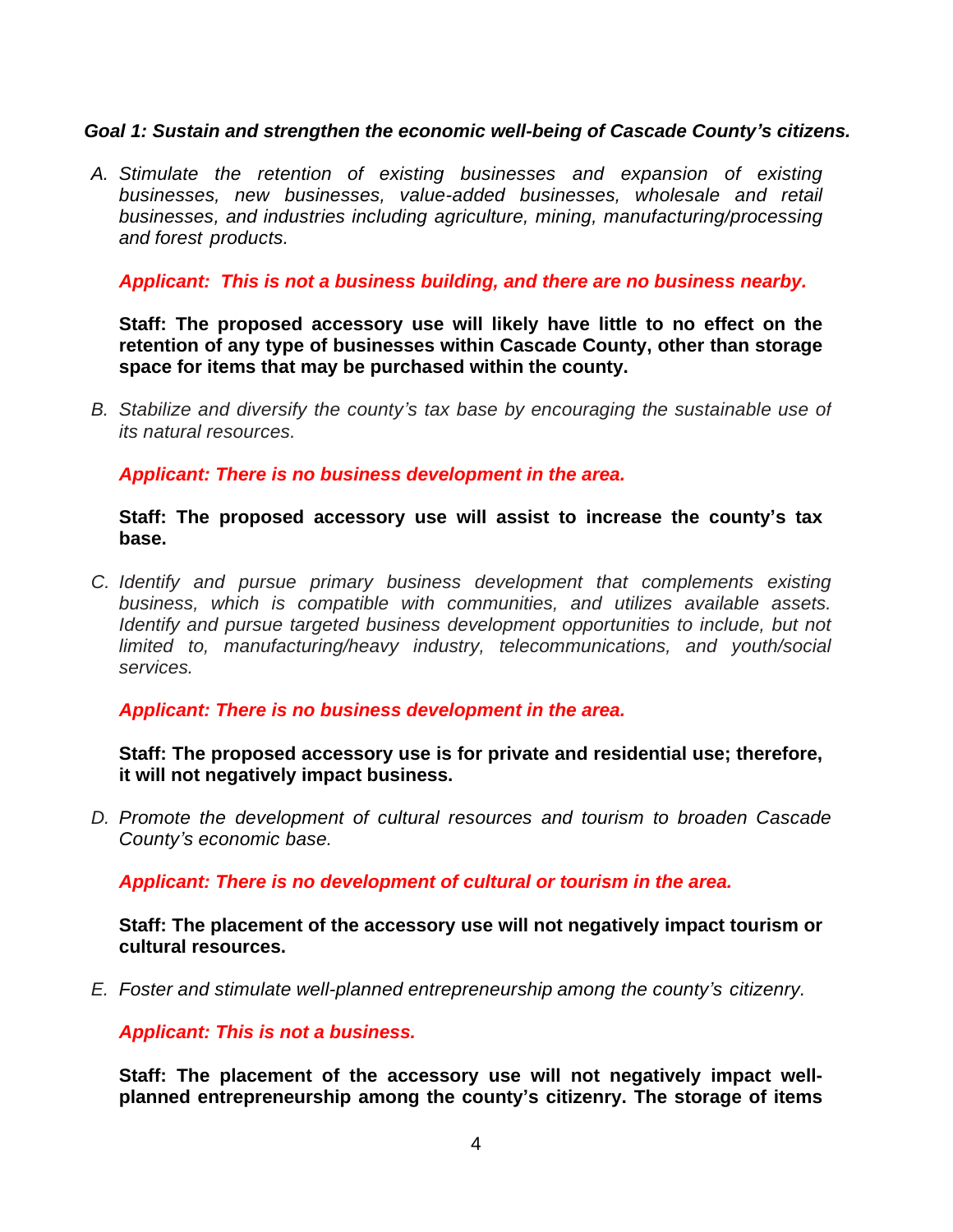**bought within Cascade County, in the accessory use, may promote entrepreneurship within the county.**

*F. Promote a strong local business environment. Encourage and strengthen business support mechanisms such as chambers of commerce, development organizations and business roundtable organizations.*

*Applicant: This is not a business and there is no business near by.*

#### **Staff: The proposed accessory use is residential and will not negatively impact business support mechanisms.**

*G. Improve local trade capture for Cascade County businesses. Promote local shopping as well as well-planned businesses and new businesses.*

*Applicant: There is no local shopping near by.*

**Staff: The proposed accessory use will not negatively impact business and could promote local shopping and new businesses growth, within Cascade County.** 

*H. Network with and support other economic development efforts in the region and statewide, in recognition of Cascade County's interdependence with other communities and to leverage available local resources.*

*Applicant: This building will have no effect to local resources*

**Staff: The proposed accessory use will not negatively impact economic development efforts.**

*I. Encourage the growth of the agricultural economy.*

*Applicant: There are no agricultural properties that this building [will] effect.*

**Staff: The subject property is considered farmland of statewide importance, however, the area is located within a platted subdivision that is residential in its use.**

*J. Stimulate the growth of the economy by encouraging the use of alternate methods of energy production, including wind energy.*

*Applicant: There will be no alternative energy methods used on this property.*

**Staff: This Application does not propose the use of wind energy or other alternate methods of energy production.**

*Goal 2: Protect and maintain Cascade County's rural character and the community's historic relationship with the natural resource development.*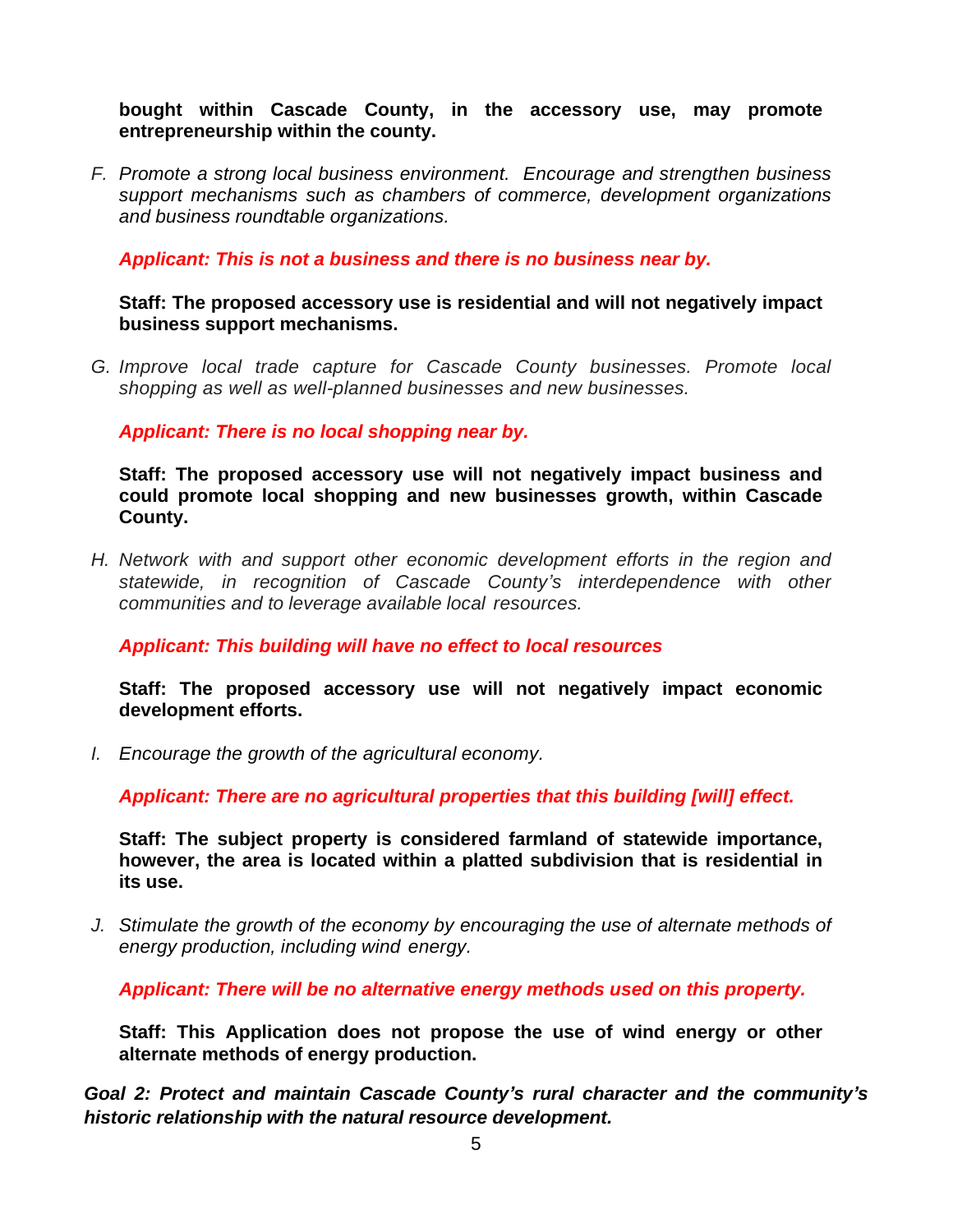## *Objectives:*

*A. Foster the continuance of agriculture and forestry in recognition of their economic contribution and the intrinsic natural beauty of grazing areas, farmlands and forests.*

*Applicant: This building will add to property values in the area, and [will] not effect grazing areas, farmlands or forests.*

**Staff: According to the USDA Web Soil Survey<sup>2</sup> , the Subject Property is considered farmland of statewide importance. The placement of the accessory use on a residential lot will not have a negative impact on grazing, farmlands, or forests.**

*B. Preserve Cascade County's scenic beauty and conserve its forests, rangelands and streams, with their abundant wildlife and good fisheries.*

*Applicant: This building will have no effect to the forests, streams, wildlife, or fisheries.* 

**Staff: The placement of the accessory use is not anticipated to impact Cascade County's scenic beauty.**

*C. Preserve Cascade County's open space setting by encouraging new development to locate near existing towns and rural settlements and by discouraging poorly designed, land subdivisions and commercial development.*

## *Applicant: New build*

**Staff: The subject property is located adjacent to the City of Great Falls. This proposal supports the objective.**

*D. Assure clean air, clean water, a healthful environment and good community appearance.*

## *Applicant: New build*

**Staff: The subject property will need to obtain approval from the City/County Health Department for water/waste water of the accessory use (see Condition #2). The placement of the accessory use will align with surrounding residential development.**

*E. Support the development of natural resources including but not limited to timber, mining, oil and gas production, and renewable energy production.*

<sup>2</sup> https://websoilsurvey.sc.egov.usda.gov/App/WebSoilSurvey.aspx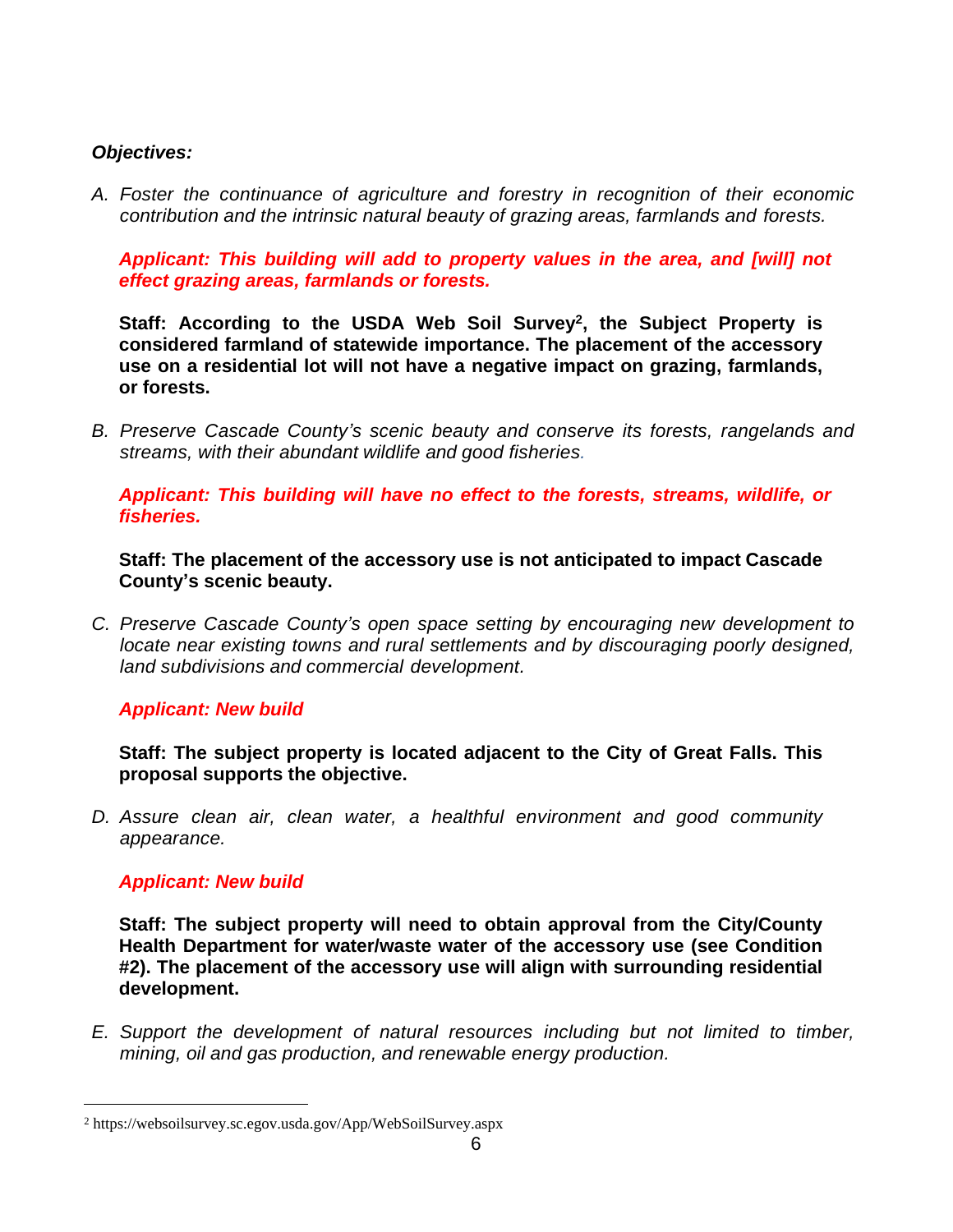## *Applicant: This building will not effect timber, mining, or gas production to the area.*

**Staff: The placement of the accessory use will not have a negative impact on natural resource development.**

*F. Continue to work with federal and state agencies to redevelop properties within Cascade County which are currently undergoing Superfund or Brownsfield processes.*

*Applicant: This building will have no effect.*

**Staff: The subject property is not located within a Superfund or Brownfields site.**

*Goal 3: Maintain Agricultural economy*

*A. Protect the most productive soil types.*

*Applicant: This building will not effect soils.*

**Staff: According to the USDA Web Soil Survey<sup>3</sup> , the Subject Property is considered farmland of statewide importance, but due to the proximity to the City of Great Falls, will not have an effect on agricultural soil uses.**

*B. Continue to protect soils against erosion.*

*Applicant: This building will not promote erosion in the area.*

**Staff: The Planning Department does not anticipate a significant effect on soil erosion from the placement of the accessory use.**

*C. Protect the floodplain from non-agricultural development.*

*Applicant: This property is not agricultural.*

**Staff: The location of the subject property is located within Zone AE of the Regulated Floodplain Hazard Area according to FIRM Panel No. 30013C0626E (eff. March 19, 2013) . A Floodplain Permit Application has been submitted for this project, but has not been approved as of the date of writing this report.<sup>4</sup> The applicant will be require to design and construct the accessory use to reduce flood risk. See Condition #4. The floodwater comes from three sources in this area: 1) Local stormwater run-off; 2) Overflow from Sand Coulee Creek near the junction of Lyman Cutoff Road and Gibson Flats Road; and 3) "backup" from Sand Coulee Creek.**

<sup>3</sup> https://websoilsurvey.sc.egov.usda.gov/App/WebSoilSurvey.aspx

<sup>4</sup> In accordance with CCZR § 8.6 "Floodplain Regulations," a Location/Conformance Permit shall not be issued for any nonresidential use or structure within a designated floodplain area until all applicable floodplain permits have been issued.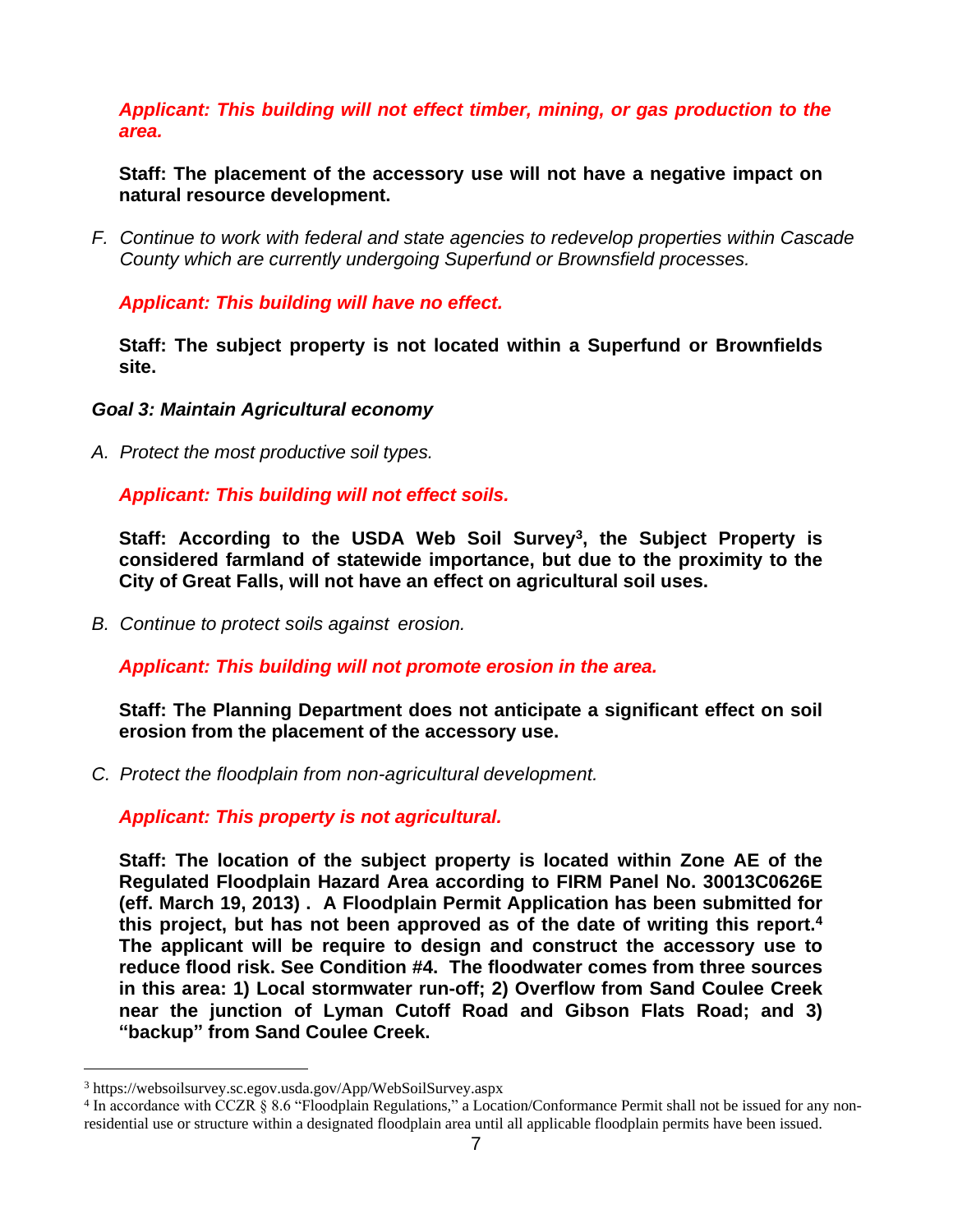*D. Support the development of value-added agricultural industry in Cascade County utilizing the products from the regional area.*

*Applicant: This property is not agricultural.*

**Staff: The proposed accessory use will not negatively affect the agriculture industry.**

*Goal 4: Retain the presence of the US Military in Cascade County.*

## *Objectives:*

*A. Encourage the federal congressional delegation to actively support maintaining the current mission status at a minimum.*

*Applicant: This property will have no effect.*

*B. Promote the location of additional military missions in Cascade County.*

*Applicant: This property is not in the vicinity of any military mission.*

*C. Encourage the reactivation of the runway at Malmstrom Air Force Base for fixed wing operations.*

*Applicant: This property or building is no in the vicinity of Malmstrom.*

*D. Refer to the Joint Land Use Study for resolving conflicts and promoting mission compatible development.*

*Applicant: This building will have no conflicts with Malmstrom mission.*

**Staff: The placement of the accessory use will not negatively affect the military presence of Malmstrom Air Force Base. The accessory use is not located within 2,400 feet of a Missile Alert Facility or Launch Facility. However, the accessory use is located in the Transitional Surface, MOD-B, in the Military Overlay District for restricting structure height to no more than 50 feet to prevent interference with the runway (see Condition #3).**

*Goal 5: Preserve and enhance the rural, friendly and independent lifestyle currently enjoyed by Cascade County's citizens.*

# *Objectives:*

*A. Maintain Cascade County's citizens independent lifestyle and minimize local governmental intervention, to the extent possible, consistent with the requirements of a continually evolving economy and constantly changing population.*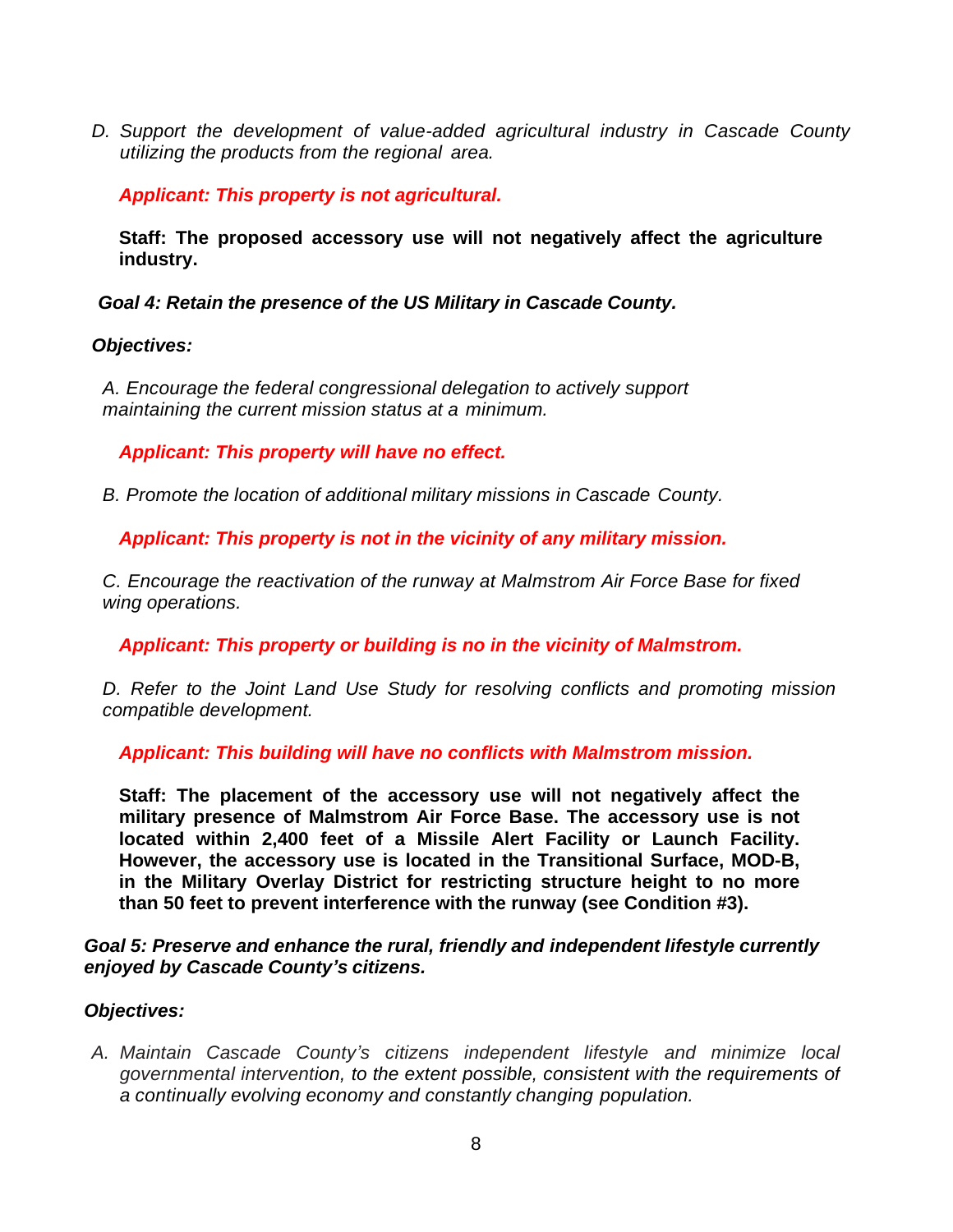*Applicant: This build will add value to all properties in the area and will be [a] new build with pleasing curb appeal.* 

**Staff: The proposed accessory use will likely have little to no impact on Cascade County's citizens' rural lifestyle.**

B. *Preserve and promote Cascade County's rich cultural heritage, rooted in natural resource development and reflected in its numerous cultural/historic sites and archaeological areas*.

*Applicant: This building will have no negative effect to cultural or histroic*

**Staff: The subject property is not known to be a cultural/historic sites or a archaeological area.**

*C. Promote fire prevention measures throughout the county, giving special emphasis to the extreme fire hazards present at the wild land/urban interface.*

*Applicant: I will be keeping our property clear, uncluttered and mowed. [I am] helping my neighbors take care of their properties.* 

**Staff: The proposed accessory use will be serviced by the Sand Coulee Fire Department, and is considered having a low risk terrain/fuel hazard not located in the Wildland Urban Interface<sup>5</sup> .**

*D. Encourage the continued development of educational programs and facilities, recreational opportunities and spaces and health services for all county residents.*

*Applicant: This building will have no negative effect to recreation or health services.*

**Staff: The placement of the accessory use will not negatively affect continued development of educational programs and facilities, recreational opportunities and spaces and health services for all county residents.**

> a. Consistency with the municipal and joint land use plans incorporated by the Growth Policy.

## *Applicant: This is a residential area and the SUP stays with in said character.*

**Staff: The application will likely not have a negative impact on the municipal or joint land use plans.**

**Section 10.7 Operations**

<sup>5</sup> Based on the Community Fire Plan Wildland-Urban Interface Cascade County and Dearborn FSA Map.